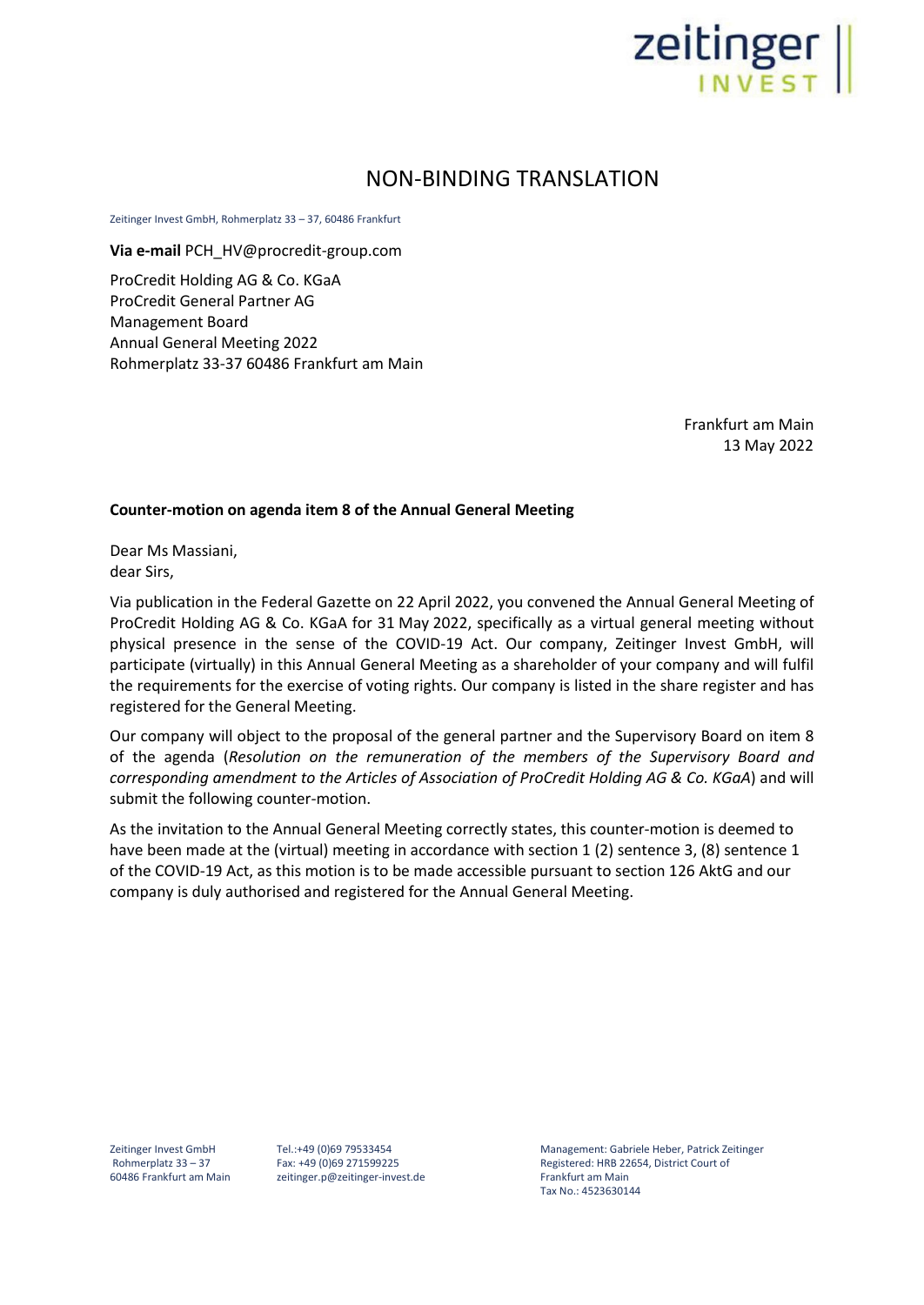# Zeitinger

## NON-BINDING TRANSLATION

### **Counter-motion**

Our company proposes to resolve on item 8 of the agenda:

## 8.1 System for the Remuneration of Supervisory Board Members

#### Basic features of the remuneration system

The system for the remuneration of Supervisory Board members is based on statutory requirements and takes into account the recommendations and suggestions of the German Corporate Governance Code.

The remuneration of the members of the Supervisory Board shall be balanced overall and be commensurate with the responsibilities and duties of the Supervisory Board members and the situation of the Company, also taking into account the compensation arrangements of other comparable listed companies. In combination with other significant factors, appropriate and commensurate remuneration is a key prerequisite for an optimally staffed Supervisory Board and thus for providing the best possible supervision and advice to the Management Board. These, in turn, are required for long-term corporate success.

The members of the Supervisory Board shall continue to receive purely function-related fixed compensation in accordance with section G.18 of the GCGC. No performance-related compensation or financial or non-financial performance criteria are provided for. This best reflects the independent control and advisory function of the Supervisory Board, which is not geared towards short-term corporate success but towards the long-term development of the Company. The extent of the workload and liability risk of the members of the Supervisory Board does not generally develop in parallel with the business success or the financial performance of the Company. Rather, it is precisely in economically difficult times, when variable compensation components generally decline, that the members of the Supervisory Board need to perform their advisory and monitoring function particularly intensively.

#### Remuneration components

The fixed annual remuneration is EUR 35,000.00 for the Chair of the Supervisory Board, EUR 20,000.00 for the Deputy Chair of the Supervisory Board and EUR 15,000.00 for each other member of the Supervisory Board.

For their work on the Risk and Audit Committee, members of the Supervisory Board shall receive an additional fixed annual compensation of EUR 5,000.00. For their work on the Risk and Audit Committee, the Chair of the Supervisory Board shall receive an additional fixed annual compensation of EUR 10,000.00. For their work on the Nomination Committee, members of the Supervisory Board shall receive an additional fixed annual compensation of EUR 1,000.00. This applies accordingly to other committees comprising members of the Supervisory Board.

The respective amount of the fixed compensation takes into account the specific function and responsibility of the members of the Supervisory Board. In particular, in accordance with section G.17 of the GCGC, the higher time commitment of the Chair and Deputy Chair of the Supervisory Board and of the Chair and members of the Audit Committee is also appropriately taken into account by means of commensurate additional compensation.

The members of the Supervisory Board shall receive an attendance fee of EUR 500.00 for every meeting of the Supervisory Board that they attend, except for the four meetings to be held mandatorily during the calendar year pursuant to sections 110 (3) and 278 (3) AktG. Members who participate in the committees via telephone or video conference or using other comparable common means of telecommunication shall also be entitled to attendance fees. In the event that several meetings of the Supervisory Board take place on one calendar day, the attendance fee shall be paid only once.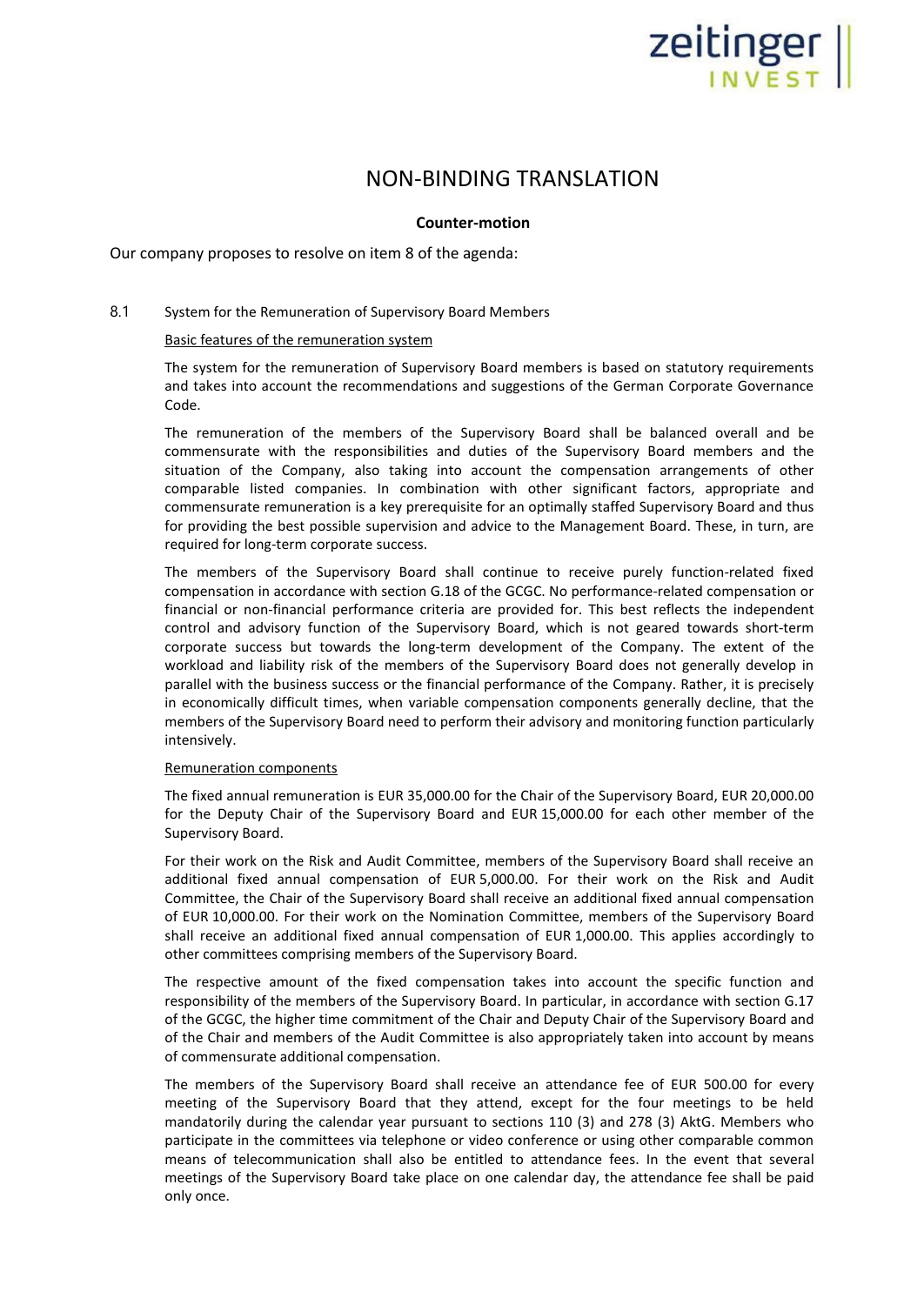# Zeitinger

## NON-BINDING TRANSLATION

The specific amount of the fixed compensation is thus based on the overall scope and responsibility of the duties assumed by the respective member on the Supervisory Board and the committees. The level of Supervisory Board compensation described is appropriate and in line with the market – also in comparison with other listed companies in the area of impact-oriented banking – such that the Company can continue to attract and retain qualified candidates for the Supervisory Board in the future.

The remuneration is due at the end of the financial year in which the Supervisory Board member was active. If members of the Supervisory Board leave the Supervisory Board in the course of a financial year, they receive the remuneration on a pro rata basis. This shall apply analogously if a member of the Supervisory Board resigns from duties involving additional remuneration. Pro rata remuneration for committee activities requires that the committee concerned has met during the relevant period in order to perform its duties.

In addition to the function-related fixed compensation, the members of the Supervisory Board shall continue to be reimbursed for their expenses incurred in the performance of their duties and for any value-added tax payable on their expenses. Furthermore, the Company provides the members of the Supervisory Board with insurance cover for the performance of their Supervisory Board duties.

If a member of the Supervisory Board also receives remuneration for one or more other Supervisory Board activities for group-internal subsidiaries of the Company, such remuneration shall count towards the remuneration to be provided by ProCredit Holding AG & Co. KGaA to the extent that it exceeds an amount of EUR 4,000.00 per calendar year for the respective group-internal enterprise.

#### Remuneration of the Supervisory Board of the General Partner

If members of the Supervisory Board of ProCredit Holding AG & Co. KGaA are at the same time members of the Supervisory Board of the General Partner(i.e. ProCredit General Partner AG), the remuneration paid by the General Partner counts towards the remuneration paid by ProCredit Holding AG & Co. KGaA. The General Partner may claim reimbursement from ProCredit Holding AG & Co. KGaA for the Supervisory Board remuneration paid in accordance with Article 9 (1) sentence 1 of the Articles of Association of the Company. The nature and amount of the remuneration of the Supervisory Board of the General Partner is determined at its Annual General Meeting. The following compensation components are currently proposed to the Annual General Meeting of the General Partner for the remuneration of its Supervisory Board:

The fixed annual remuneration shall amount to EUR 35,000.00 for the Chair of the Supervisory Board, EUR 20,000.00 for the Deputy Chair of the Supervisory Board and EUR 15,000.00 for each other member of the Supervisory Board of ProCredit General Partner AG. For their activities in a committee, the members of the Supervisory Board of ProCredit General Partner AG shall receive an additional fixed annual remuneration of EUR 1,000.00 per committee. At this time, ProCredit General Partner AG has a Nomination Committee and a Remuneration Committee. The members of the Supervisory Board of ProCredit General Partner AG shall receive an attendance fee of EUR 500.00 for each meeting of the Supervisory Board in which they participate, except for the meetings required by law to be held during the calendar year. Remuneration for one or more other Supervisory Board activities for group-internal enterprises of ProCredit Holding AG & Co. KGaA shall count towards the remuneration to be provided by ProCredit General Partner AG to the extent that it exceeds an amount of EUR 4,000.00 per calendar year for the respective group-internal enterprise.

#### Procedure for setting and reviewing the remuneration system

The General Meeting shall determine the compensation of the members of the Supervisory Board in the Articles of Association or by resolution at the proposal of the General Partner and the Supervisory Board. Currently, the remuneration is set forth in the Articles of Association.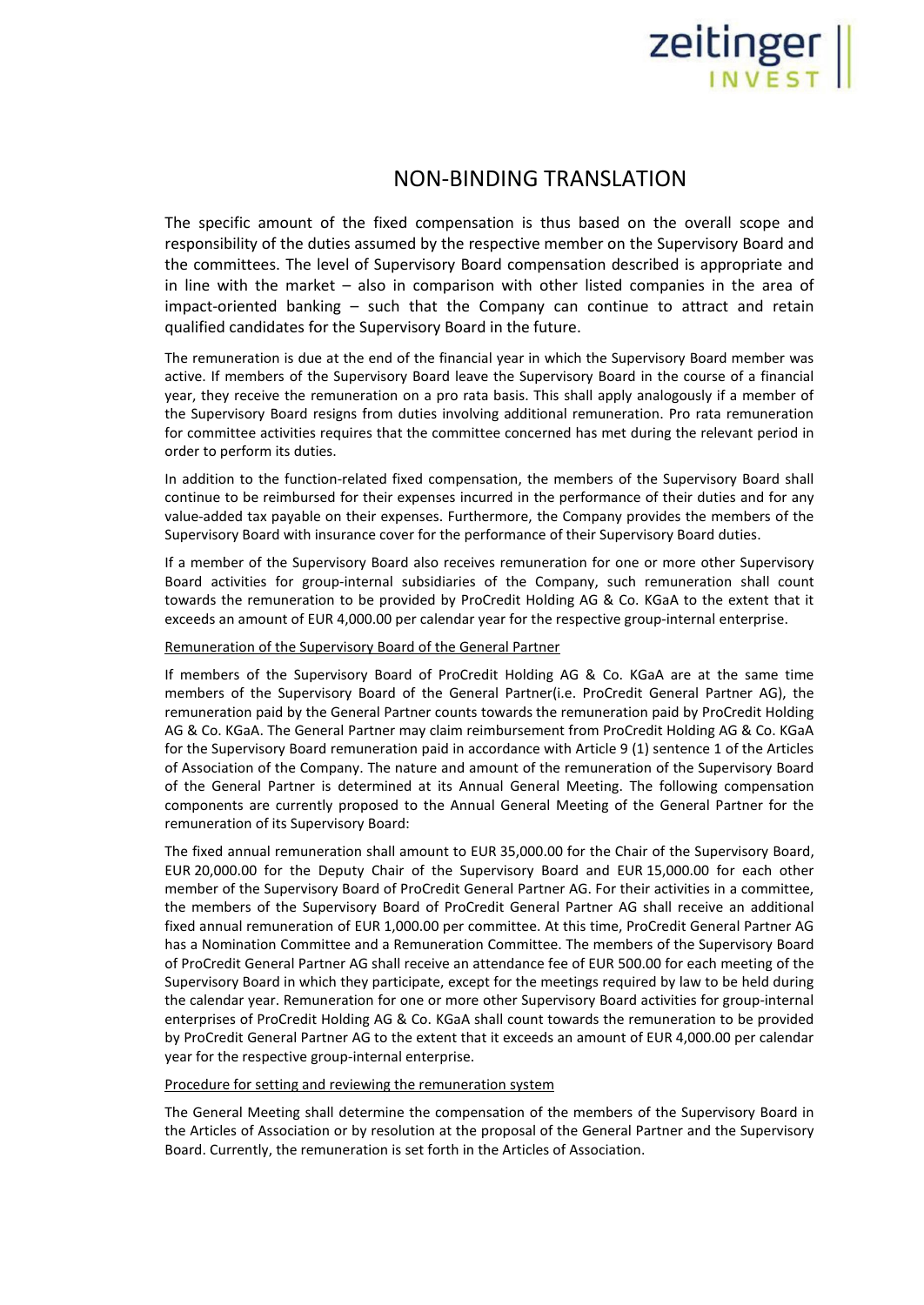# Zeitinger

# NON-BINDING TRANSLATION

The General Meeting shall resolve on the compensation of the members of the Supervisory Board at least every four years. In this context, a resolution confirming the existing remuneration is also permissible. If the General Meeting does not confirm the remuneration system which is put to the vote, a revised remuneration system will be presented at the following Annual General Meeting at the latest. In preparation for the resolution of the General Meeting, the General Partner and the Supervisory Board each examine whether the remuneration, in particular with regard to its amount and structure, continues to be in the interest of ProCredit Holding AG & Co. KGaA and is commensurate with the tasks of the members of the Supervisory Board and the situation of the Company. For this purpose, the Supervisory Board may also conduct a horizontal market comparison. The Supervisory Board may seek advice from an external compensation expert for this task. If necessary, the General Partner and the Supervisory Board shall propose to the General Meeting an appropriate adjustment of the remuneration.

Corresponding proposals for resolutions to the General Meeting are submitted by the General Partner and the Supervisory Board in accordance with the statutory order of authority, in order to enable mutual control between the two corporate entities.

8.2 Article 14 of the Articles of Association of the Company shall be reformulated as follows:

"Article 14 Remuneration, Reimbursement of Expenses and Insurance Cover

- (1) The members of the Supervisory Board shall receive a fixed annual remuneration of EUR 15,000.00 (in words: fifteen thousand euros). The Chair shall receive a fixed annual remuneration of EUR 35,000.00 (in words: thirty-five thousand euros) and the Deputy Chair shall receive a fixed annual remuneration of EUR 20,000.00 (in words: twenty thousand euros). Remuneration for simultaneous membership on the Supervisory Board of ProCredit General Partner AG and/or for duties performed there as Chair or Deputy Chair of the Supervisory Board shall count towards remuneration as set forth in sentences 1 and 2.
- (2) For membership in the Risk and Audit Committee, the members of the Supervisory Board shall receive annual remuneration of EUR 5,000.00 (in words: five thousand euros) in addition to their basic remuneration, and the Chair of the Risk and Audit Committee shall receive annual remuneration of EUR 10,000.00 (in words: ten thousand euros) in addition to their basic remuneration. For membership in the Nomination Committee, the members of the Supervisory Board shall receive annual remuneration of EUR 1,000.00 (in words: one thousand euros) in addition to their basic remuneration. This provision applies accordingly to other committees comprising members of the Supervisory Board. Remuneration for simultaneous membership in a committee of the Supervisory Board of ProCredit General Partner AG and/or for duties performed there as Chair of such committee shall count towards remuneration as set forth in sentences 1 and 2, if both committees are assigned thematically parallel duties.
- (3) For every meeting of the Supervisory Board that they attend, the members of the Supervisory Board shall receive an attendance fee of EUR 500.00 (in words: five hundred euros); however, this shall not apply to the four meetings to be held mandatorily during the calendar year pursuant to sections 110 (3) and 278 (3) AktG. Members who participate in the committees via telephone or video conference or using other comparable common means of telecommunication shall also be entitled to attendance fees. In the event that several meetings of the Supervisory Board take place on one calendar day, the attendance fee shall be paid only once. If a member receives an attendance fee for a meeting of the Supervisory Board of ProCredit General Partner AG held on the same calendar day, this shall count towards the attendance fee as set forth in sentence 1.
- (4) The remuneration is due at the end of the financial year in which the Supervisory Board member was active. If members of the Supervisory Board leave the Supervisory Board in the course of a financial year, they receive the remuneration on a pro rata basis.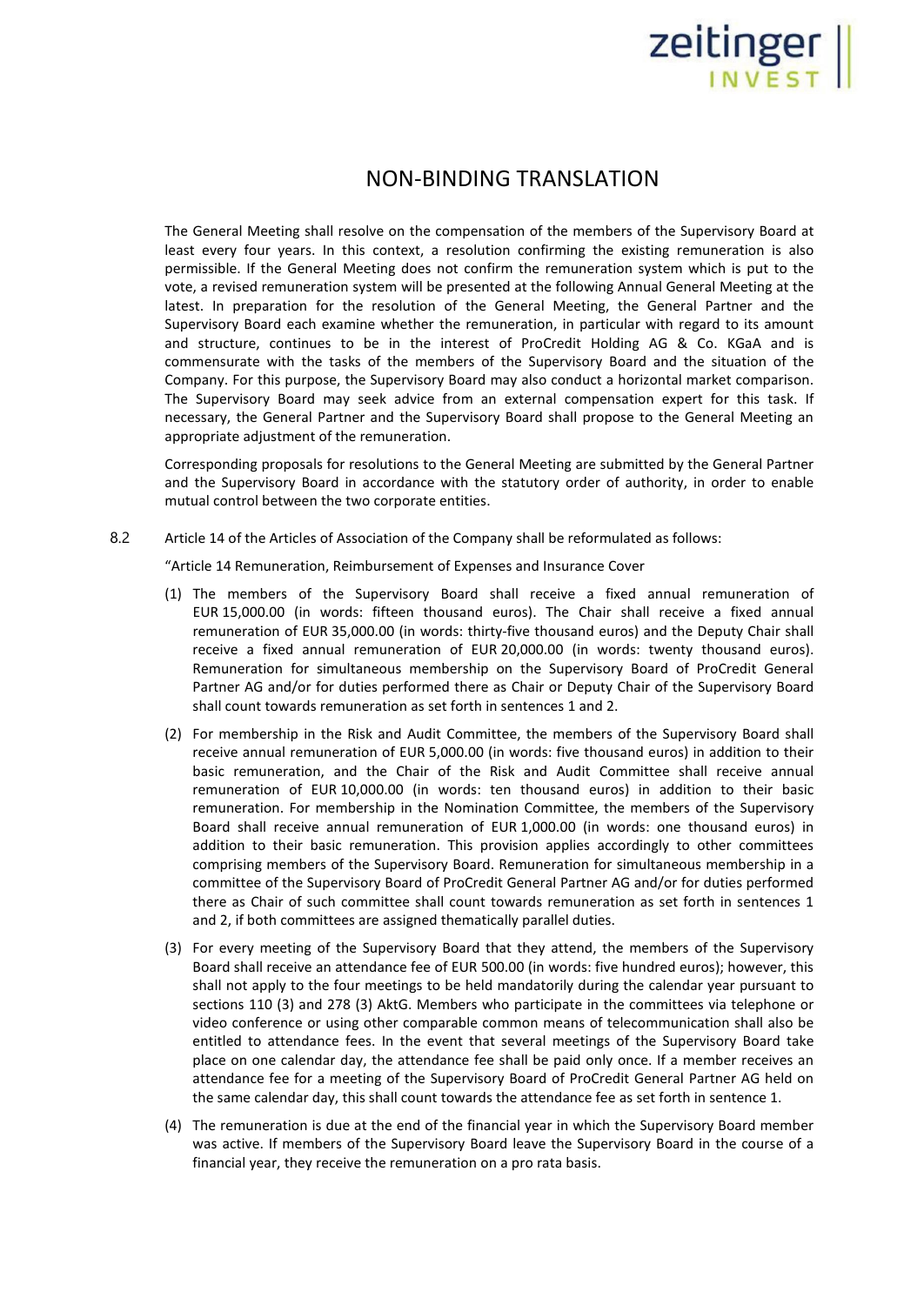# Zeitinger ||

## NON-BINDING TRANSLATION

- This shall apply analogously if a member of the Supervisory Board resigns from duties involving additional remuneration. Pro rata remuneration for committee activities requires that the committee concerned has met during the relevant period in order to perform its duties.
- (5) The members of the Supervisory Board shall be reimbursed for expenses incurred in connection with the performance of their duties, including any value-added tax which may apply.
- (6) The Company provides the members of the Supervisory Board with insurance cover for the performance of Supervisory Board duties.
- (7) If a member of the Supervisory Board receives remuneration for one or more other Supervisory Board activities for group-internal enterprises of the Company, such remuneration shall count towards the remuneration set forth in paragraphs 1 to 3 to the extent that it exceeds an amount of EUR 4,000.00 (in words: four thousand euros) per calendar year for the respective group-internal enterprise; any reimbursement of expenses shall be excluded from this calculation."
- 8.3 The new provision under 8.2 to be resolved on the remuneration of the members of the Supervisory Board shall apply for the first time in the financial year during which the proposed amendment to the Articles of Association becomes effective.

### **Grounds**

The system proposed by the General Partner and the Supervisory Board (hereinafter collectively referred to as "the administration") for the remuneration of the members of the Supervisory Board is subject to several objections, which the counter-motion addresses.

- **1.** Firstly, the system proposed by the administration lacks transparency and simplicity, thereby disregarding two fundamental guiding principles of the ProCredit group. Whereas the current Articles of Association provide for total remuneration of EUR 10,000.00 plus reimbursement of expenses and insurance for each Supervisory Board member, thus duly applying these principles, the total remuneration for an individual Supervisory Board member based on the administration's proposal would be broken down into three different compensation components, four different committee compensations and three different attendance fees; reimbursement of expenses and insurance coverage would also continue to be granted in addition. In this context, it should be noted that the Supervisory Board of the Company and the Supervisory Board of the general partner - ProCredit General Partner AG - were in fact composed of the same individuals in the past, so that the meetings of both bodies and their committees could always be held in direct temporal connection. Accordingly, the current remuneration provisions in the Articles of Association for this constellation establish that the remuneration already received by a member for their activity on the Supervisory Board of the General Partner is to be counted towards the remuneration of Supervisory Board members of the Company. The administration's proposal aims to delete this offsetting rule and may, in the case of combined functions, therefore lead to a doubling of the applicable remuneration components and also of the remuneration of the individual Supervisory Board member (which have already been increased in the administration's proposal). Also from this point of view, the complexity introduced by the administration's proposal does not do justice to the principle of transparency that has always been pursued in the ProCredit group.
- **2.** The proposal submitted by the administration cites, among other things, "the compensation regulations of other large listed companies" as an aspect to be taken into account in the remuneration system, without however returning to this point in the further explanations or proceeding to name the companies used as a comparison group.

Furthermore, the administration's proposal emphasises that only through "appropriate and commensurate compensation [...] can the company compete for outstanding personalities" and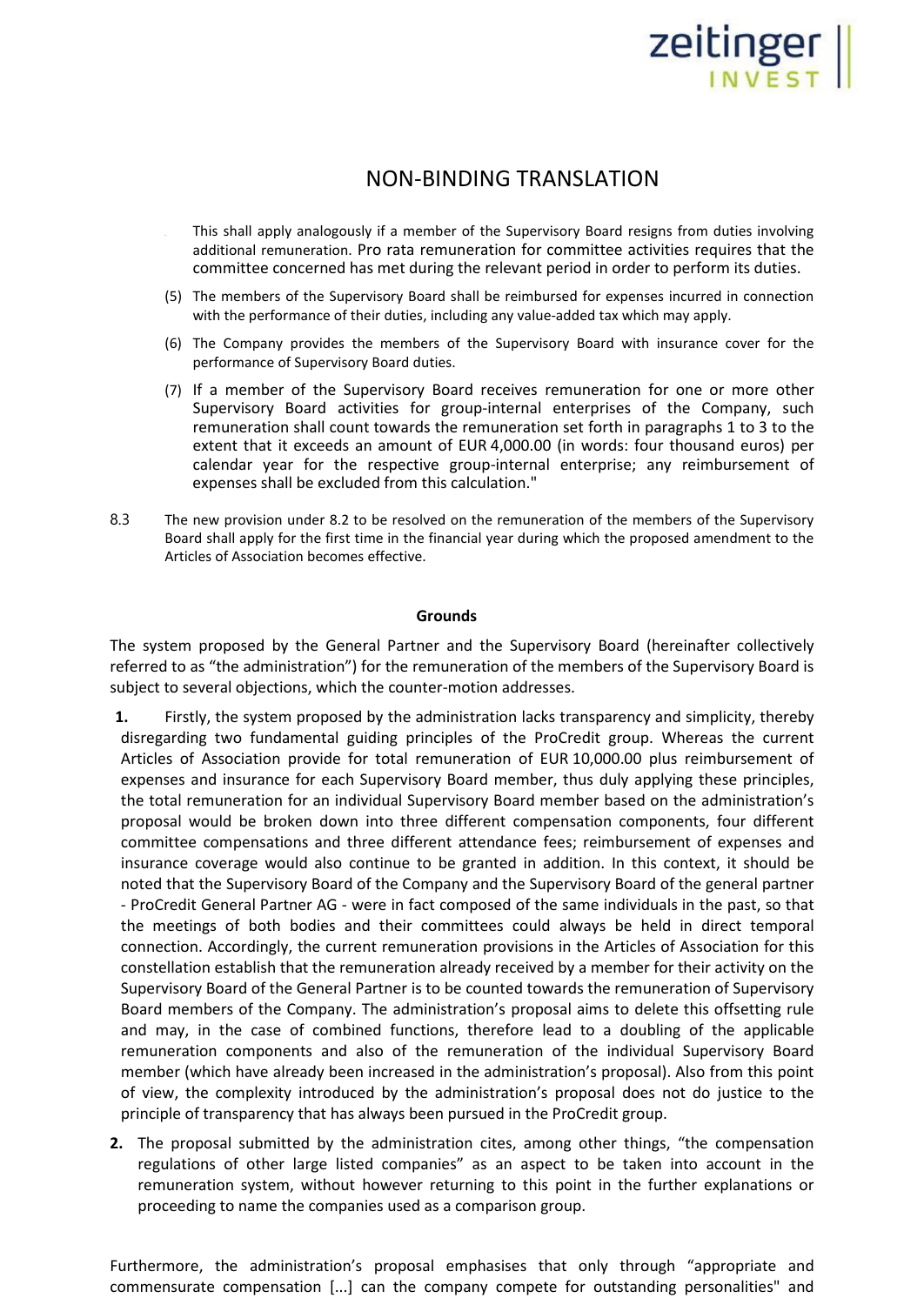# NON-BINDING TRANSLATION

obtain the "best possible supervision and advice for the Management Board". This argumentation is at odds with the general remuneration approach of the ProCredit group, which has always distinguished itself by also emphasising non-monetary reward through meaningful work, thereby transcending the partly exorbitant salaries in the financial market. In our view, other sustainably operating institutions such as GLS Gemeinschaftsbank e.G., UmweltBank AG and Triodos N.V. therefore represent an appropriate peer group for the assessment of remuneration. In these companies, Supervisory Board remuneration does not exceed approximately EUR 30,000.00 per year on average.

**3**. Against the background of the war in Ukraine, the ProCredit group is operating in an extremely tense economic environment. Hundreds of the group's employees are directly affected by the war in Ukraine, and the personal as well as financial costs of the war cannot yet be estimated. There are also no plans to pay a dividend this year. At first glance, it may therefore seem difficult to understand why an increase in Supervisory Board remuneration should be proposed to the Annual General Meeting given this situation. Nevertheless, as a shareholder our company also submits a proposal, albeit one which is significantly restrained compared to the administration's proposal in terms of amount – not least through a continuation of the offsetting provisions. This proposal is made because a restructuring of the Supervisory Board remuneration appears necessary in view of the departure of the long-standing Supervisory Board Chairman and founder, C.-P. Zeitinger, who had always waived a high remuneration for his activities as Chair of the Supervisory Board. The war in Ukraine in particular presents the group with countless challenges that can only be addressed with an optimally staffed and committed Supervisory Board.

(Note: The above statement on grounds comprises - including spaces - 4,524 characters)

Best regards,

Zeitinger Invest GmbH

Gabriele Heber **Patrick Zeitinger** Patrick Zeitinger

(Managing Director) (Managing Director)